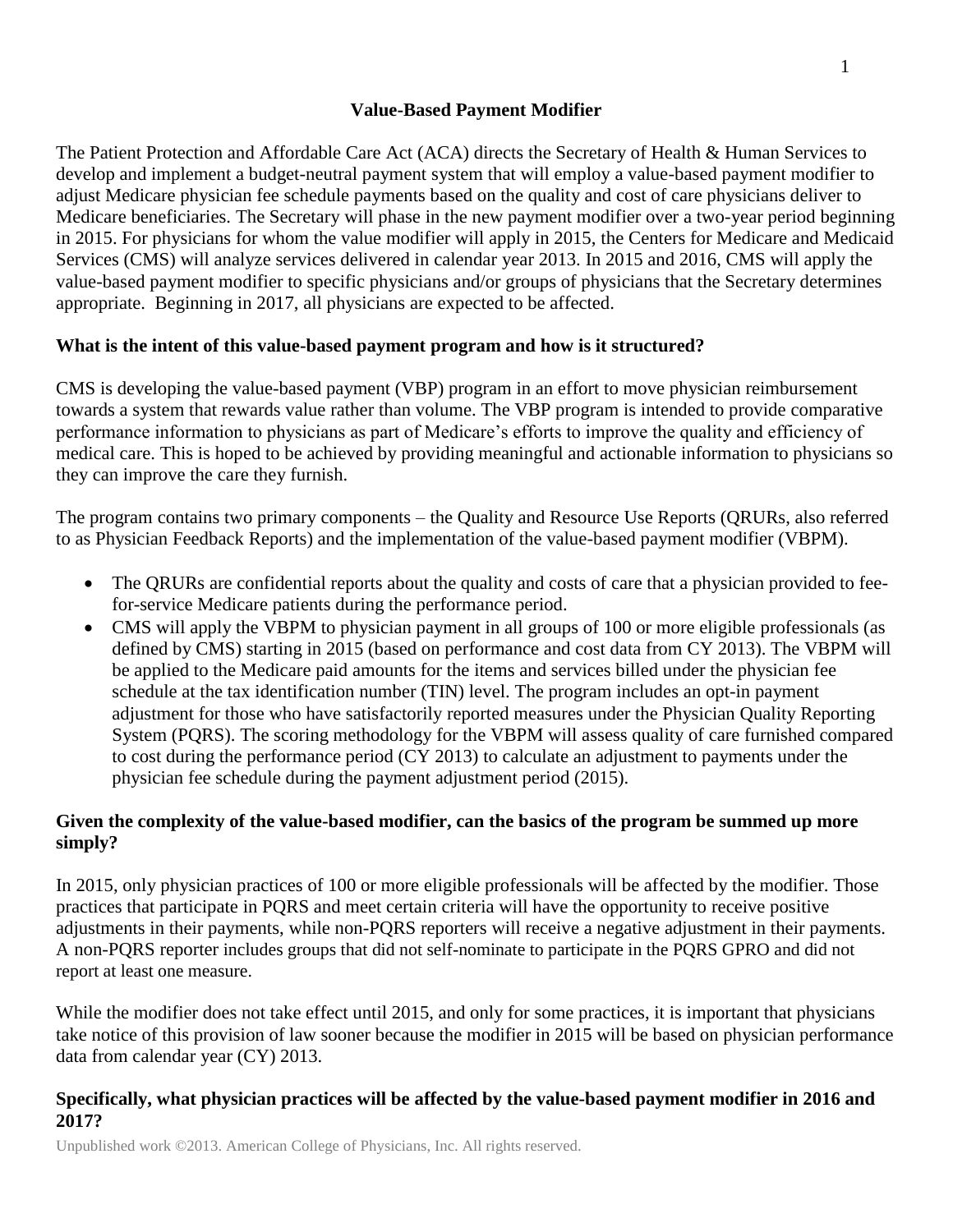At this time, CMS has not finalized which physician practices will be affected by the VBPM in 2016 and 2017. The ACA requires that the VBPM be applied to all physicians by 2017.

## **How will the value-based maybe modifier be applied to physician practices?**

In an effort to align programs, CMS is separating all groups of physicians with 100 or more eligible professionals into two categories based on PQRS participation.

The first category of groups of physicians includes those that (a) self-nominated for PQRS as a group and report at least one measure or (b) have elected the PQRS administrative claims option for CY 2013. Groups in this category include those groups that have self-nominated and have met the satisfactory reporting criteria for the PQRS incentive payment. This category's VBPM will be set at 0 percent.

 Within this category, CMS is offering practices an option to calculate the VBPM using a quality-tiering approach. This allows groups of physicians to elect to earn an upward payment adjustment for high performance (high quality/low cost tier) and be at risk for a downward payment adjustment for poor performance (low quality/ high cost tier).

The second category includes groups of physicians with 100 or more eligible professionals that have not PQRS reported in 2013. This includes groups that did not self-nominate to participate in the PQRS GPRO and did not report at least one measure. This category's VBPM will be set at -1.0 percent in 2015. This downward payment adjustment for the 2015 VBPM will be in addition to the -1.5 percent payment adjustment assessed under the Act for failing to meet the satisfactory reporting criteria under PQRS.





# **What is the "quality-tiering" option and how will it affect payments in 2015?**

Practices that PQRS report in 2013 and elect quality tiering in 2013 to calculate their VBPM will have the opportunity to earn an upward payment adjustment for high performance (high quality/low cost tier) and be at risk for a downward payment adjustment for poor performance (low quality/high cost tier). VBPM scoring